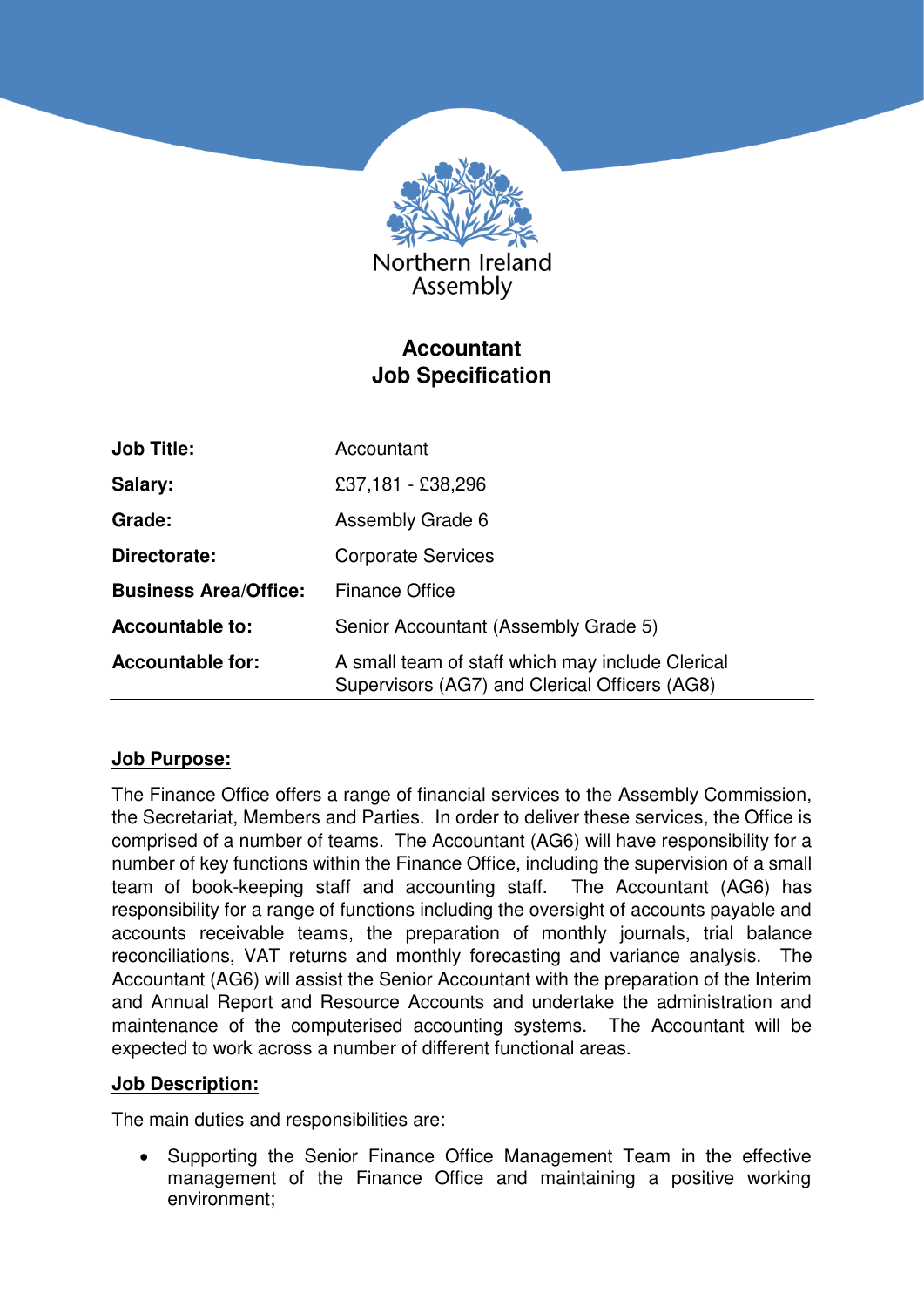- Managing a team of staff to plan, organise, co-ordinate and monitor the provision of efficient and effective Financial Services to the Assembly Commission, managers, staff, Members and Parties;
- Supervising the weekly accounts payable processes for secretariat administration costs or Members claims and completion of the suppliers' payment run;
- Preparing monthly prepayment and accrual journals;
- Assisting either of the Senior Accountants with producing monthly general ledger control account reconciliations. This includes but is not limited to reconciliations of the bank accounts, the net pay control accounts, pension liability control accounts and the VAT control accounts, by analysing transactions and investigating costing errors and unreconciled amounts;
- Administration of the monthly internal management accounting processes. This includes but is not limited to running the monthly budget reports and analysing expenditure and variances in advance of monthly meetings and where appropriate producing revised forecasts for inclusion in the management accounts considered by the Secretariat Management Group (SMG);
- Producing high quality, reliable, accurate and timely financial information for internal and external stakeholders. This includes monthly management accounts with detailed variance analysis;
- Assisting with the preparation of the Interim and Annual Report and Resource Accounts as required. This includes but is not limited to preparing and posting journals, analysing expenditure reports, reconciling balance sheet accounts and ensuring all postings and analysis are completed in a timely manner;
- Administration and maintenance of the financial accounting system and purchase ordering systems, including access control, updating financial tracking information and assisting the team with resolving queries, or assisting end users with operational issues.
- Line management of a small team of clerical supervisors and clerical officers;
- Providing a quality assurance role for the work of the team, ensuring information and guidance issued is accurate and complies with policies, current legislation or HMRC best practice;
- Managing information and records in accordance with established policies and statutory requirements:
- Assisting with the preparation of FOI responses, by running reports, collating, analysing and verifying data held in the accounting system;
- Managing a number of key contracts, including but not limited to the insurance brokering contract, the banking contract, or software maintenance contracts.
- Maintaining an up-to date understanding of current public sector accounting requirements under the International Financial Reporting Standards (IFRS) regime and ensuring continual professional development is undertaken for the qualifications noted below;
- Interpreting and applying a number of key corporate policies, ensuring quidance is up to date and that the policies are correctly applied by the team and claims are compliant. Assisting with policy development;
- Complying with all of the Assembly Commission's staff policies and procedures including Equal Opportunities and Dignity at Work policies and procedures and all mandatory training requirements; and
- You may also be required to carry out other duties that the Assembly Commission reasonably requires of you.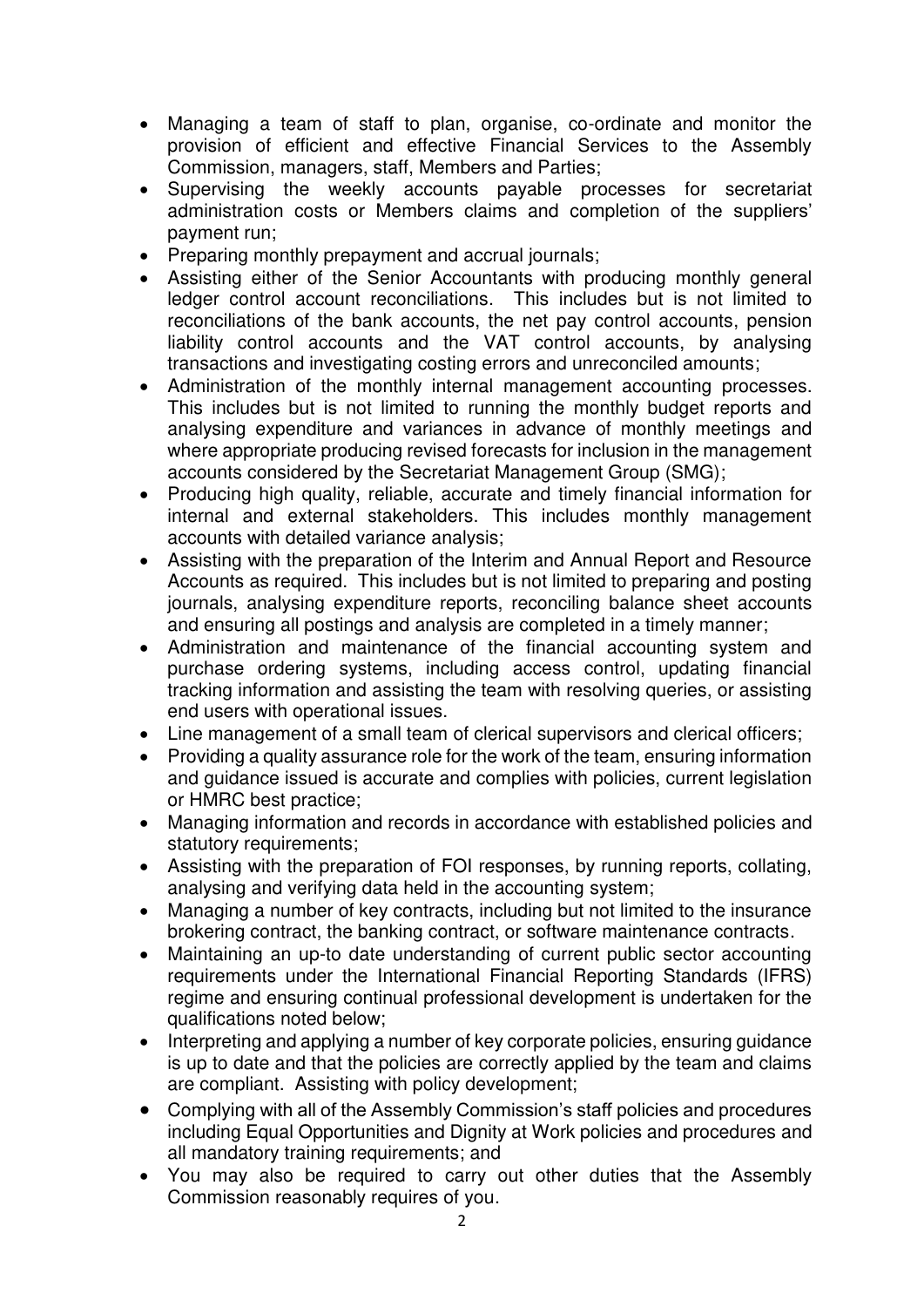# **Essential Criteria:**

Applicants must, by the closing date for applications have:

- 1. Successfully completed the professional examinations and be a full current member of one of the Consultative Committee of Accountancy Bodies listed below:
	- (a) The Chartered Institute of Management Accountants;
	- (b) The Institute of Chartered Accountants in Ireland;
	- (c) The Institute of Chartered Accountants in Scotland;
	- (d) The Institute of Chartered Accountants in England and Wales;
	- (e) The Association of Chartered Certified Accountants; or
	- (f) The Chartered Institute of Public Finance and Accountancy.
- 2. At least one years' post\* qualification experience of preparing financial or management accounts for a public, commercial or voluntary sector organisation in accordance with the IFRS regime as adopted for the UK;
- 3. Experience using Microsoft Office packages, to include MS Word, Excel and Outlook.

Additionally, applicants should demonstrate experience of either 4(A) or 4(B);

4. A) At least one year's experience of monitoring budgets and reporting on the allocation of resources for a public, commercial or voluntary sector organisation;

## **OR**

B) At least one years' experience of maintaining and developing core IT financial and/or management accounting systems to assist with the monitoring of budgets and the reporting on the allocation of resources;

\* "Post-qualification" experience will be deemed to have commenced from the date on which applicants are admitted to full membership of one of the professional bodies referred to at 1 above, having fully satisfied all the criteria for membership.

## **Shortlisting Criteria**

Should shortlisting be required, the following shortlisting criteria will be applied:

**a)** Experience of assisting in the development of policy including research and analysis of relevant best practice, legislation and case law.